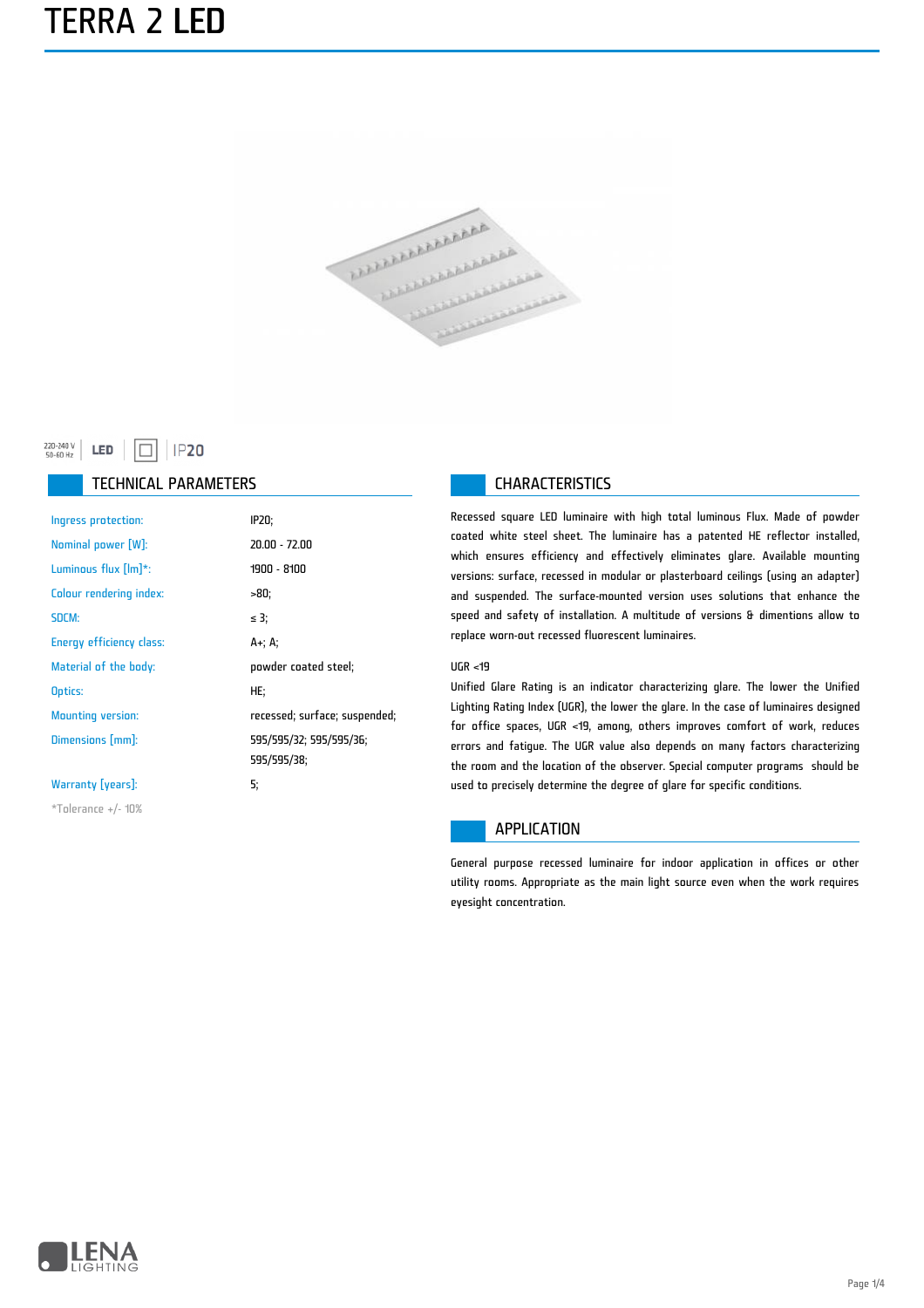#### AVAILABLE TYPES

Click >> index, to see details

#### TERRA 2 LED surface

| Nominal<br>power [W] | Colour<br>temperature [K] | Luminous flux<br>$[lm]^*$ | <b>Optics</b> | Colour of the<br>body | Version | Dimensions<br>[mm] | Energy<br>efficiency class | Mounting<br>version | Index         |
|----------------------|---------------------------|---------------------------|---------------|-----------------------|---------|--------------------|----------------------------|---------------------|---------------|
| 20                   | 3000                      | 1900                      | <b>HE</b>     | black mat             | 2x1     | 595/595/36         | A+                         | surface             | $\geq$ 239120 |
| 20                   | 4000                      | 1900                      | HE            | black mat             | 2x1     | 595/595/36         | $A+$                       | surface             | $\geq$ 238741 |
| 20                   | 3000                      | 2400                      | HE            | white matt            | 2x1     | 595/595/36         | A+                         | surface             | >> 239106     |
| 20                   | 3000                      | 2400                      | HE            | white gloss           | 2x1     | 595/595/36         | A+                         | surface             | $\ge 239113$  |
| 20                   | 4000                      | 2600                      | HE            | white matt            | 2x1     | 595/595/36         | A+                         | surface             | $\gg$ 238727  |
| 20                   | 4000                      | 2600                      | HE            | white gloss           | 2x1     | 595/595/36         | A+                         | surface             | $\ge$ 238734  |
| 31                   | 3000                      | 2400                      | HE            | black mat             | 2x1     | 595/595/36         | A+                         | surface             | $\ge 239151$  |
| 31                   | 4000                      | 2550                      | HE            | black mat             | 2x1     | 595/595/36         | $A+$                       | surface             | $\geq$ 238772 |
| 31                   | 3000                      | 3300                      | HE            | white matt            | 2x1     | 595/595/36         | A+                         | surface             | $\geq$ 239137 |
| 31                   | 3000                      | 3300                      | HE            | white gloss           | 2x1     | 595/595/36         | A+                         | surface             | $\geq$ 239144 |
| 31                   | 4000                      | 3500                      | HE            | white matt            | 2x1     | 595/595/36         | A+                         | surface             | $\geq$ 238758 |
| 31                   | 4000                      | 3500                      | HE            | white gloss           | 2x1     | 595/595/36         | $A+$                       | surface             | $\geq$ 238765 |
| 36                   | 3000                      | 2800                      | HE            | black mat             | 2x1     | 595/595/36         | А                          | surface             | $\geq$ 239182 |
| 36                   | 4000                      | 3000                      | HE            | black mat             | 2x1     | 595/595/36         | $\mathsf A$                | surface             | $\geq$ 238802 |
| 36                   | 3000                      | 3950                      | HE            | white matt            | 2x1     | 595/595/36         | A+                         | surface             | $\geq$ 239168 |
| 36                   | 3000                      | 3950                      | HE            | white gloss           | 2x1     | 595/595/36         | $A+$                       | surface             | $\geq$ 239175 |
| 36                   | 4000                      | 4200                      | HE            | white matt            | 2x1     | 595/595/36         | A+                         | surface             | $\ge$ 238789  |
| 36                   | 4000                      | 4200                      | HE            | white gloss           | 2x1     | 595/595/36         | $A+$                       | surface             | $\geq$ 238796 |
| 41                   | 3000                      | 3200                      | HE            | black mat             | 2x1     | 595/595/36         | A+                         | surface             | $\geq$ 239212 |
| 41                   | 4000                      | 3450                      | HE            | black mat             | 2x1     | 595/595/36         | $A+$                       | surface             | $\ge 238833$  |
| 41                   | 3000                      | 4450                      | <b>HE</b>     | white matt            | 2x1     | 595/595/36         | A+                         | surface             | >> 239199     |
| 41                   | 3000                      | 4450                      | HE            | white gloss           | 2x1     | 595/595/36         | A+                         | surface             | $\geq$ 239205 |
| 41                   | 4000                      | 4750                      | HE            | white matt            | 2x1     | 595/595/36         | A+                         | surface             | $\geq$ 238819 |
| 41                   | 4000                      | 4750                      | HE            | white gloss           | 2x1     | 595/595/36         | A+                         | surface             | $\geq$ 238826 |
| 48                   | 3000                      | 3700                      | HE            | black mat             | 2x1     | 595/595/36         | $A+$                       | surface             | $\geq$ 239243 |
| 48                   | 4000                      | 3900                      | HE            | black mat             | 2x1     | 595/595/36         | $A+$                       | surface             | $\geq$ 238864 |
| 48                   | 3000                      | 5050                      | HE            | white matt            | 2x1     | 595/595/36         | A+                         | surface             | $\geq$ 239229 |
| 48                   | 3000                      | 5050                      | HE            | white gloss           | 2x1     | 595/595/36         | $A+$                       | surface             | $\geq$ 239236 |
| 48                   | 4000                      | 5400                      | HE            | white matt            | 2x1     | 595/595/36         | A+                         | surface             | $\geq$ 238840 |
| 48                   | 4000                      | 5400                      | HE            | white gloss           | 2x1     | 595/595/36         | A+                         | surface             | $\geq$ 238857 |
| 62                   | 3000                      | 4800                      | HE            | black mat             | 4x1     | 595/595/36         | A+                         | surface             | $\geq$ 239762 |
| 62                   | 4000                      | 5100                      | HE            | black mat             | 4x1     | 595/595/36         | A+                         | surface             | $\geq$ 239526 |
| 62                   | 3000                      | 6600                      | HE            | white matt            | 4x1     | 595/595/36         | A+                         | surface             | $\geq$ 239748 |
| 62                   | 3000                      | 6600                      | HE            | white gloss           | 4x1     | 595/595/36         | A+                         | surface             | $\ge$ 239755  |
| 62                   | 4000                      | 7050                      | HE            | white matt            | 4x1     | 595/595/36         | A+                         | surface             | $\geq$ 239502 |
| 62                   | 4000                      | 7050                      | HE            | white gloss           | 4x1     | 595/595/36         | $A+$                       | surface             | $\geq$ 239519 |
| 72                   | 3000                      | 5500                      | HE            | black mat             | 4x1     | 595/595/36         | A+                         | surface             | $\geq$ 239793 |
| 72                   | 4000                      | 5900                      | HE            | black mat             | 4x1     | 595/595/36         | A+                         | surface             | $\geq$ 239557 |
| 72                   | 3000                      | 7600                      | HE            | white matt            | 4x1     | 595/595/36         | A+                         | surface             | $\geq$ 239779 |
| 72                   | 3000                      | 7600                      | HE            | white gloss           | 4x1     | 595/595/36         | $A+$                       | surface             | $\geq$ 239786 |
| 72                   | 4000                      | 8100                      | HE            | white matt            | 4x1     | 595/595/36         | A+                         | surface             | $\ge$ 239533  |
| 72                   | 4000                      | 8100                      | HE            | white gloss           | 4x1     | 595/595/36         | A+                         | surface             | $\ge$ 239540  |

#### TERRA 2 LED recessed

| Nominal<br>power [W] | Colour<br>temperature [K] | Luminous flux<br>[lm]* | Optics | Colour of the<br>bodv | Version | <b>Dimensions</b><br> mm | Energy<br>efficiency class | Mounting<br>version | Index                |
|----------------------|---------------------------|------------------------|--------|-----------------------|---------|--------------------------|----------------------------|---------------------|----------------------|
| 20                   | 3000                      | 2400                   | HE     | white matt            | 2x1     | 595/595/32               | A+                         | recessed            | $\Rightarrow$ 239250 |
| 20                   | 3000                      | 2400                   | HE     | white gloss           | 2x1     | 595/595/32               | $A+$                       | recessed            | $\Rightarrow$ 239267 |
| 20                   | 4000                      | 2600                   | HE     | white matt            | 2x1     | 595/595/32               | A+                         | recessed            | $\ge$ 238871         |
| 20                   | 4000                      | 2600                   | HE     | white aloss           | 2x1     | 595/595/32               | A+                         | recessed            | $\ge$ 238888         |
| 31                   | 4000                      | 3500                   | HE     | white matt            | 2x1     | 595/595/32               | A+                         | recessed            | $\ge$ 238895         |

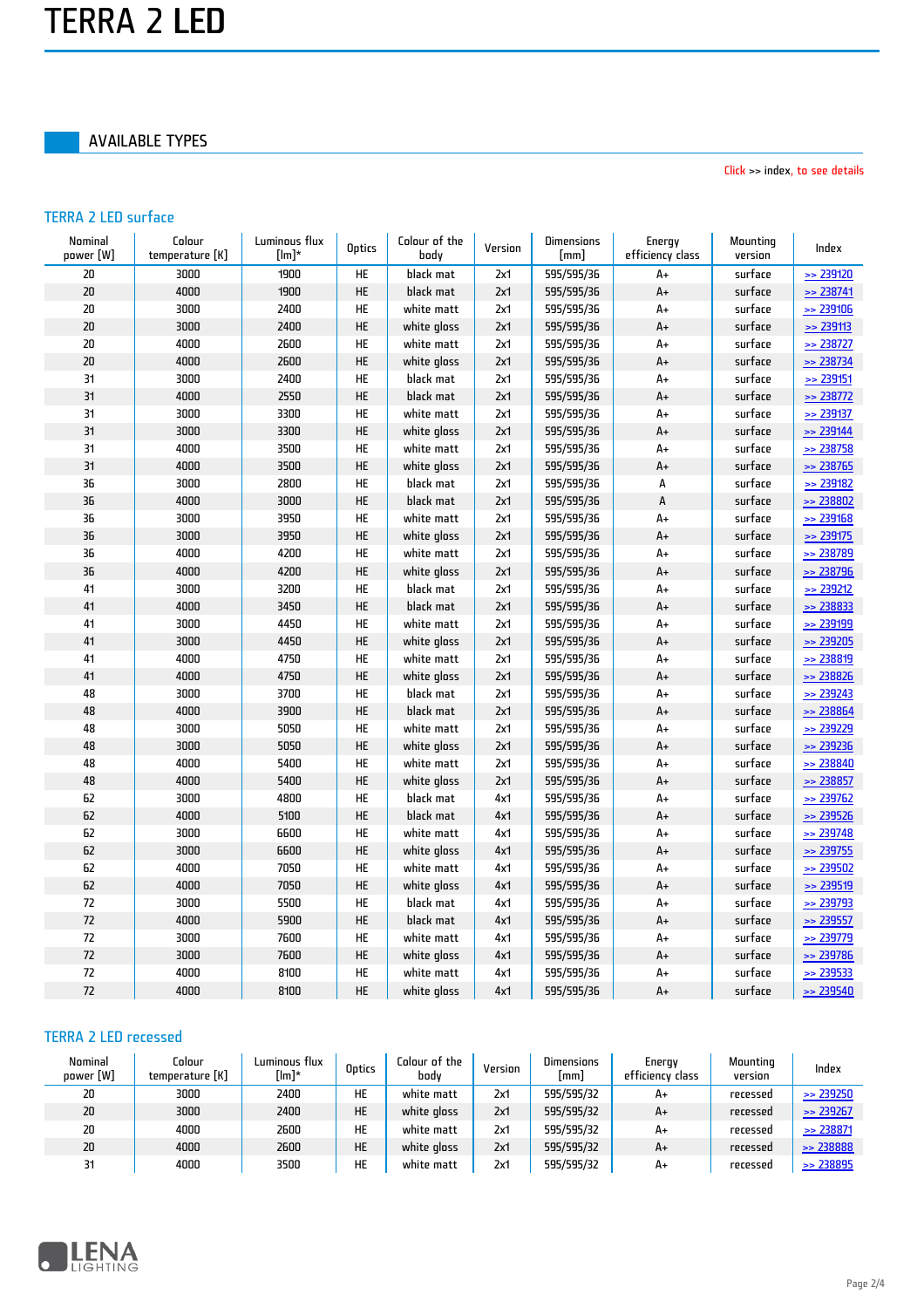# TERRA 2 LED

| Nominal<br>power [W] | Colour<br>temperature [K] | Luminous flux<br>$[Im]^*$ | Optics    | Colour of the<br>body | Version | <b>Dimensions</b><br>$\lceil mm \rceil$ | Energy<br>efficiency class | Mountina<br>version | Index         |
|----------------------|---------------------------|---------------------------|-----------|-----------------------|---------|-----------------------------------------|----------------------------|---------------------|---------------|
| 31                   | 4000                      | 3500                      | <b>HE</b> | white gloss           | 2x1     | 595/595/32                              | $A+$                       | recessed            | $\ge$ 238901  |
| 36                   | 4000                      | 4200                      | <b>HE</b> | white matt            | 2x1     | 595/595/32                              | A+                         | recessed            | $\gg$ 226304  |
| 36                   | 4000                      | 4200                      | <b>HE</b> | white gloss           | 2x1     | 595/595/32                              | A+                         | recessed            | $\ge$ 226311  |
| 36                   | 3000                      | 3950                      | <b>HE</b> | white matt            | 2x1     | 595/595/32                              | A+                         | recessed            | $\gg$ 239298  |
| 36                   | 3000                      | 3950                      | <b>HE</b> | white gloss           | 2x1     | 595/595/32                              | $A+$                       | recessed            | $\gg$ 239304  |
| 41                   | 3000                      | 4450                      | <b>HE</b> | white matt            | 2x1     | 595/595/32                              | A+                         | recessed            | $\ge$ 239311  |
| 41                   | 3000                      | 4450                      | <b>HE</b> | white gloss           | 2x1     | 595/595/32                              | $A+$                       | recessed            | $\ge$ 239328  |
| 41                   | 4000                      | 4750                      | <b>HE</b> | white matt            | 2x1     | 595/595/32                              | $A+$                       | recessed            | > 238918      |
| 41                   | 4000                      | 4750                      | <b>HE</b> | white gloss           | 2x1     | 595/595/32                              | $A+$                       | recessed            | $\ge$ 238925  |
| 48                   | 3000                      | 5050                      | <b>HE</b> | white matt            | 2x1     | 595/595/32                              | A+                         | recessed            | $\ge$ 239335  |
| 48                   | 3000                      | 5050                      | <b>HE</b> | white gloss           | 2x1     | 595/595/32                              | $A+$                       | recessed            | $\ge$ 239342  |
| 48                   | 4000                      | 5400                      | <b>HE</b> | white matt            | 2x1     | 595/595/32                              | A+                         | recessed            | $\ge$ 238932  |
| 48                   | 4000                      | 5400                      | <b>HE</b> | white gloss           | 2x1     | 595/595/32                              | $A+$                       | recessed            | $\ge$ 238949  |
| 62                   | 3000                      | 6600                      | <b>HE</b> | white matt            | 4x1     | 595/595/32                              | A+                         | recessed            | $\ge$ 239830  |
| 62                   | 3000                      | 6600                      | <b>HE</b> | white gloss           | 4x1     | 595/595/32                              | $A+$                       | recessed            | $\ge$ 239847  |
| 62                   | 4000                      | 7050                      | <b>HE</b> | white matt            | 4x1     | 595/595/32                              | $A+$                       | recessed            | $\gg$ 239595  |
| 62                   | 4000                      | 7050                      | <b>HE</b> | white gloss           | 4x1     | 595/595/32                              | $A+$                       | recessed            | $\ge$ 239601  |
| 72                   | 3000                      | 7600                      | <b>HE</b> | white matt            | 4x1     | 595/595/32                              | A+                         | recessed            | $\geq$ 239854 |
| 72                   | 3000                      | 7600                      | <b>HE</b> | white gloss           | 4x1     | 595/595/32                              | $A+$                       | recessed            | $\ge$ 239861  |
| 72                   | 4000                      | 8100                      | <b>HE</b> | white matt            | 4x1     | 595/595/32                              | A+                         | recessed            | $\ge$ 239618  |
| 72                   | 4000                      | 8100                      | <b>HE</b> | white gloss           | 4x1     | 595/595/32                              | A+                         | recessed            | $\gg$ 239625  |

### TERRA 2 LED suspended

| Nominal<br>power [W] | Colour<br>temperature [K] | Luminous flux<br>$[Im]$ * | Optics    | Colour of the<br>body | Version | <b>Dimensions</b><br>[mm] | Energy<br>efficiency class | Mounting<br>version | Index         |
|----------------------|---------------------------|---------------------------|-----------|-----------------------|---------|---------------------------|----------------------------|---------------------|---------------|
| 20                   | 3000                      | 1900                      | HE        | black mat             | 2x1     | 595/595/38                | $A+$                       | suspended           | $\gg$ 239373  |
| 20                   | 4000                      | 1900                      | <b>HE</b> | black mat             | 2x1     | 595/595/38                | $A+$                       | suspended           | $\ge$ 238970  |
| 20                   | 3000                      | 2400                      | <b>HE</b> | white matt            | 2x1     | 595/595/38                | $A+$                       | suspended           | $\ge$ 239359  |
| 20                   | 3000                      | 2400                      | <b>HE</b> | white gloss           | 2x1     | 595/595/38                | $A+$                       | suspended           | $\ge$ 239366  |
| 20                   | 4000                      | 2600                      | <b>HE</b> | white matt            | 2x1     | 595/595/38                | A+                         | suspended           | $\ge$ 238956  |
| 20                   | 4000                      | 2600                      | <b>HE</b> | white gloss           | 2x1     | 595/595/38                | $A+$                       | suspended           | $\ge$ 238963  |
| 31                   | 3000                      | 2400                      | <b>HE</b> | black mat             | 2x1     | 595/595/38                | A+                         | suspended           | $\ge$ 239403  |
| 31                   | 4000                      | 2550                      | HE        | black mat             | 2x1     | 595/595/38                | $A+$                       | suspended           | $\ge$ 239007  |
| 31                   | 3000                      | 3300                      | <b>HE</b> | white matt            | 2x1     | 595/595/38                | $A+$                       | suspended           | $\ge$ 239380  |
| 31                   | 3000                      | 3300                      | <b>HE</b> | white gloss           | 2x1     | 595/595/38                | $A+$                       | suspended           | $\ge$ 239397  |
| 31                   | 4000                      | 3500                      | <b>HE</b> | white matt            | 2x1     | 595/595/38                | A+                         | suspended           | $\ge$ 238987  |
| 31                   | 4000                      | 3500                      | <b>HE</b> | white gloss           | 2x1     | 595/595/38                | $A+$                       | suspended           | $\ge$ 238994  |
| 36                   | 3000                      | 2800                      | <b>HE</b> | black mat             | 2x1     | 595/595/38                | А                          | suspended           | $\ge 239434$  |
| 36                   | 4000                      | 3000                      | <b>HE</b> | black mat             | 2x1     | 595/595/38                | А                          | suspended           | $\ge$ 239038  |
| 36                   | 3000                      | 3950                      | HE        | white matt            | 2x1     | 595/595/38                | A+                         | suspended           | $\ge$ 239410  |
| 36                   | 3000                      | 3950                      | <b>HE</b> | white gloss           | 2x1     | 595/595/38                | A+                         | suspended           | $\gg$ 239427  |
| 36                   | 4000                      | 4200                      | <b>HE</b> | white matt            | 2x1     | 595/595/38                | $A+$                       | suspended           | $\ge$ 239014  |
| 36                   | 4000                      | 4200                      | <b>HE</b> | white gloss           | 2x1     | 595/595/38                | $A+$                       | suspended           | $\geq$ 239021 |
| 41                   | 3000                      | 3200                      | <b>HE</b> | black mat             | 2x1     | 595/595/38                | A+                         | suspended           | $\geq$ 239465 |
| 41                   | 4000                      | 3450                      | HE        | black mat             | 2x1     | 595/595/38                | A+                         | suspended           | $\ge$ 239069  |
| 41                   | 3000                      | 4450                      | <b>HE</b> | white matt            | 2x1     | 595/595/38                | A+                         | suspended           | $\gg$ 239441  |
| 41                   | 3000                      | 4450                      | <b>HE</b> | white gloss           | 2x1     | 595/595/38                | $A+$                       | suspended           | $\ge$ 239458  |
| 41                   | 4000                      | 4750                      | <b>HE</b> | white matt            | 2x1     | 595/595/38                | A+                         | suspended           | $\ge$ 239045  |
| 41                   | 4000                      | 4750                      | <b>HE</b> | white gloss           | 2x1     | 595/595/38                | $A+$                       | suspended           | $\ge$ 239052  |
| 48                   | 3000                      | 3700                      | HE        | black mat             | 2x1     | 595/595/38                | A+                         | suspended           | $\geq$ 239496 |
| 48                   | 4000                      | 3900                      | HE        | black mat             | 2x1     | 595/595/38                | $A+$                       | suspended           | $\ge$ 239090  |
| 48                   | 3000                      | 5050                      | <b>HE</b> | white matt            | 2x1     | 595/595/38                | A+                         | suspended           | $\ge$ 239472  |
| 48                   | 3000                      | 5050                      | <b>HE</b> | white gloss           | 2x1     | 595/595/38                | A+                         | suspended           | $\geq$ 239489 |
| 48                   | 4000                      | 5400                      | <b>HE</b> | white matt            | 2x1     | 595/595/38                | A+                         | suspended           | $\geq$ 239076 |
| 48                   | 4000                      | 5400                      | HE        | white gloss           | 2x1     | 595/595/38                | $A+$                       | suspended           | $\geq$ 239083 |
| 62                   | 3000                      | 4800                      | <b>HE</b> | black mat             | 4x1     | 595/595/38                | A+                         | suspended           | $\ge$ 239915  |
| 62                   | 4000                      | 5100                      | <b>HE</b> | black mat             | 4x1     | 595/595/38                | A+                         | suspended           | $\geq$ 239670 |